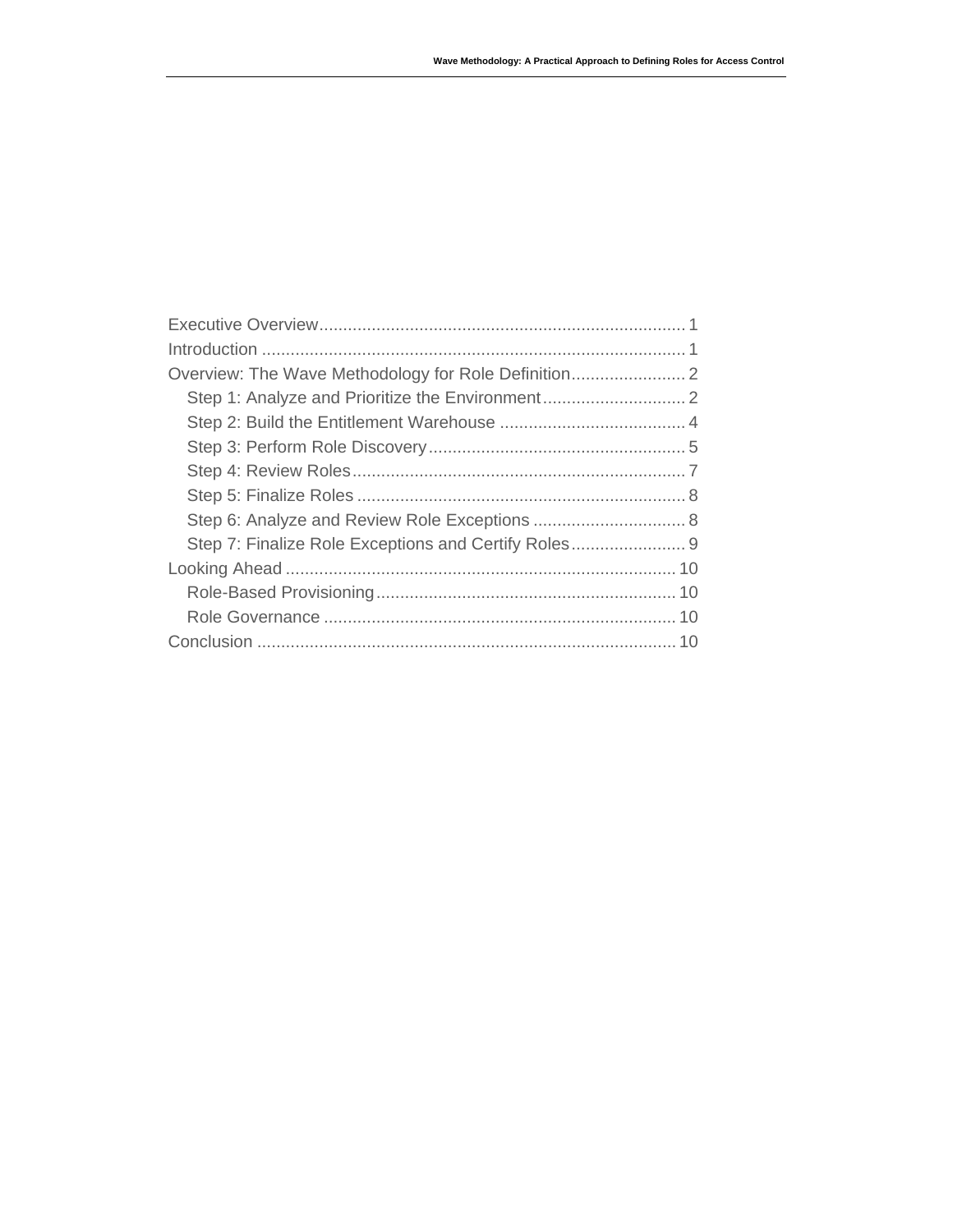# <span id="page-2-0"></span>Executive Overview

Defining user roles as a way to manage access to computer-based systems is an efficient, effective alternative to managing access on a user-by-user basis—which can be virtually impossible when dealing with large numbers of dynamic users. To assist organizations in creating a role-based model for access control, Oracle has developed a wave methodology that separates users into manageable groups, or "waves," for the purpose of defining roles.

## <span id="page-2-1"></span>**Introduction**

The need for access to organizational resources has grown dramatically in scope and complexity as the need to communicate and collaborate within and beyond the enterprise has grown. More and more users—employees, partners, even customers—require access. Making matters more complicated, the type of access they require often changes as their relationship to the organization changes. In this growing and dynamic environment, access control becomes a significant challenge. It's no longer possible to manage access on a user-by-user basis when there are so many users with so many changing needs. Increasingly, the answer is role management.

Role management is the process of defining and assigning roles to individuals who require access to organizational resources, and then managing their access according to those roles. Creating roles based on usage and enterprise policies enables greater visibility and makes access more manageable, because access control is exercised against a limited number of roles rather than a large number of individuals. Role management is an efficient and effective way to address the challenges of access control for a large and constantly changing universe of users.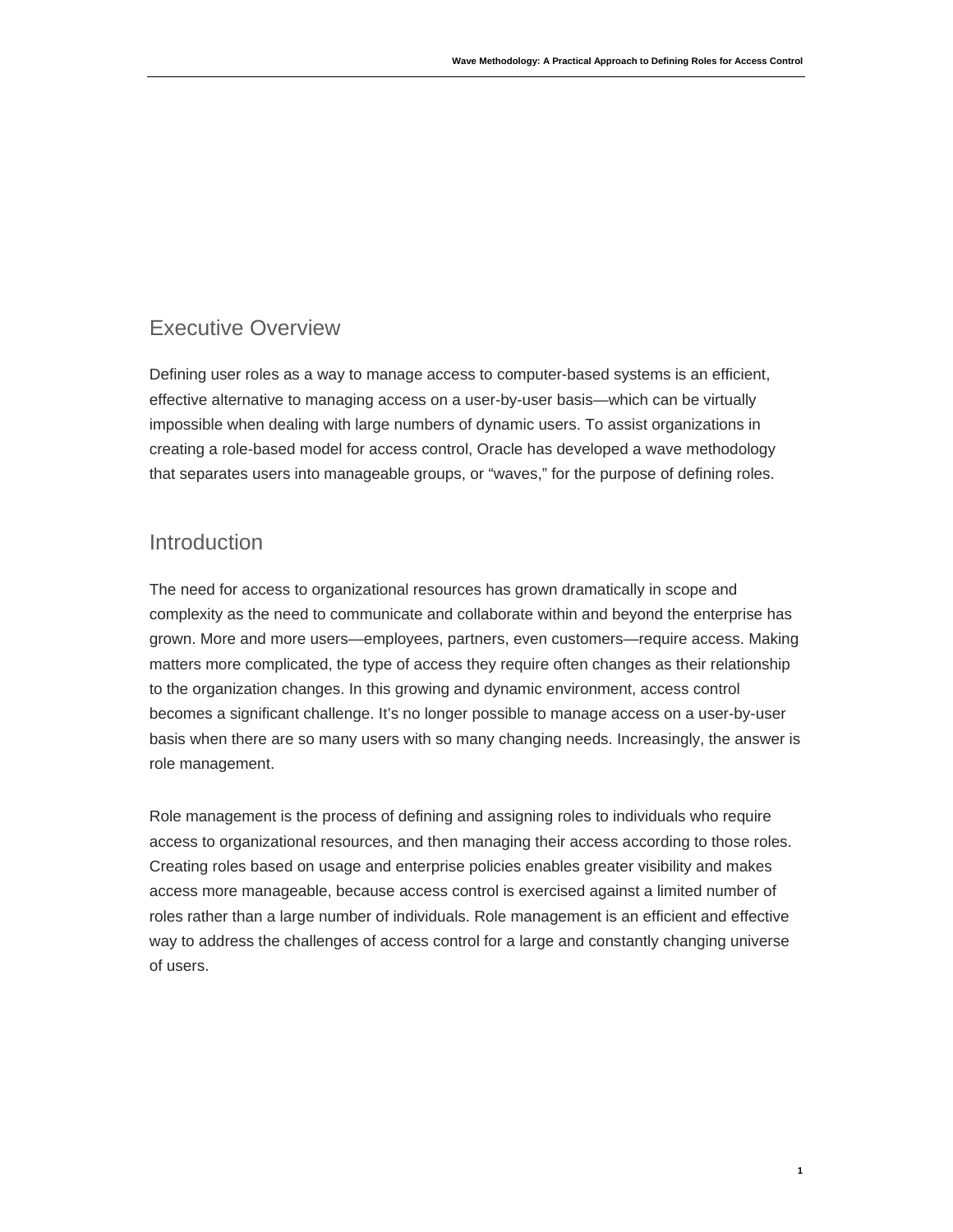# <span id="page-3-0"></span>Overview: The Wave Methodology for Role Definition

Using roles as the basis for access control can make the process more efficient, but organizations must begin by defining roles for this purpose. In organizations that have large numbers of users with access spread across multiple applications, role definition can be a monumental task. This white paper will

- Introduce the wave methodology for role definition
- Describe in detail the steps for role definition prescribed by the methodology
- Suggest useful initiatives that can be put in place once a model for role definition has been identified

Oracle's wave methodology separates large numbers of users into more manageable groups, or "waves," for the purpose of defining roles. This is accomplished by first dividing users into business units based on their managers, departments, divisions, or other commonalities. These business units are then grouped into waves (usually four to six business units per wave), which are then prioritized based on the needs of the business. Each wave requires a seven-step process for role definition. Figure 1 summarizes the process; the remainder of this paper is primarily devoted to explaining the steps in greater detail.



**Figure 1. Oracle's wave methodology for role definition follows seven key steps.** 

<span id="page-3-1"></span>Step 1: Analyze and Prioritize the Environment

This step requires a series of meetings with the role definition project team, and stakeholders representing IT and the various business divisions. The stakeholders are usually managers, department heads, and others who can add value to the role definition process with their knowledge of the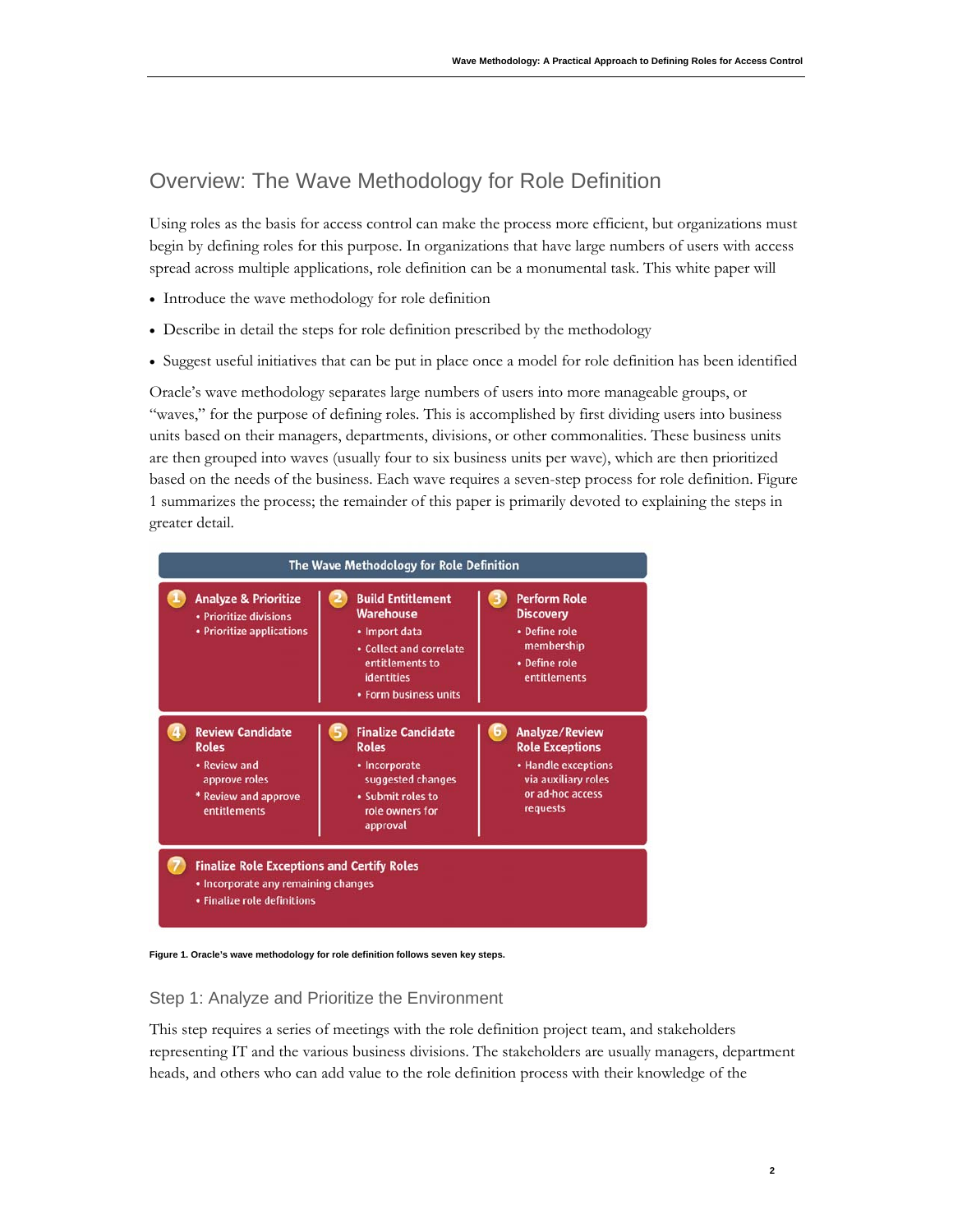environment. During these meetings, the group defines the purpose of the project, develops an overview of the methodology, and identifies the best approach to prioritizing the environment. The overall prioritization exercise is primarily focused on business divisions and the applications that are utilized by those divisions.

## **Prioritization of Divisions**

Business divisions are prioritized based on the following criteria:

- **Current cost of user administration.** The greater the need to reduce the cost of administering users in a division, the higher that division is prioritized. This greater need is demonstrated by the following criteria:
	- **Number of users.** A larger number of users within a division generates greater pain in user administration activities.
	- **Number of human resources (HR) events.** A larger number of new hires, rehires, transfers, and terminations generates more user administration activity.
	- **Access criticality.** Some divisions are absolutely necessary for the operations of the company. Access must be granted to individuals from this division first to support the core operations of the business.
- **Ease of implementation.** Role definition is typically easier for divisions that have very clear demarcations of job functions. The easiest divisions are dealt with first in order to provide a quick return on investment. This also provides useful experience when dealing with more-complex divisions. The following criteria are used to determine the ease of implementation:
	- **Number of different job functions.** The ratio of the number of users to the number of job functions provides a good metric to determine which division will entail the easiest roledefinition task. The higher the ratio, the easier it is to define roles for that division.
	- **Stakeholder availability and influence.** The stakeholders must allocate time to the process. It is imperative to determine the best months for stakeholders to work with role engineers. The stakeholder must also have sufficient influence to summon the resources necessary to complete the task. This includes reviewing and approving the roles, as well as gathering and coordinating the data (user and entitlements) necessary to perform role mining.
	- **Number of applications in use.** It is important to determine the number of applications used by a division. The fewer applications, the easier it is to define roles for the division.

## **Prioritization of Applications**

The prioritization of role definitions for specific applications is driven by the prioritization of divisions and based on the following criteria: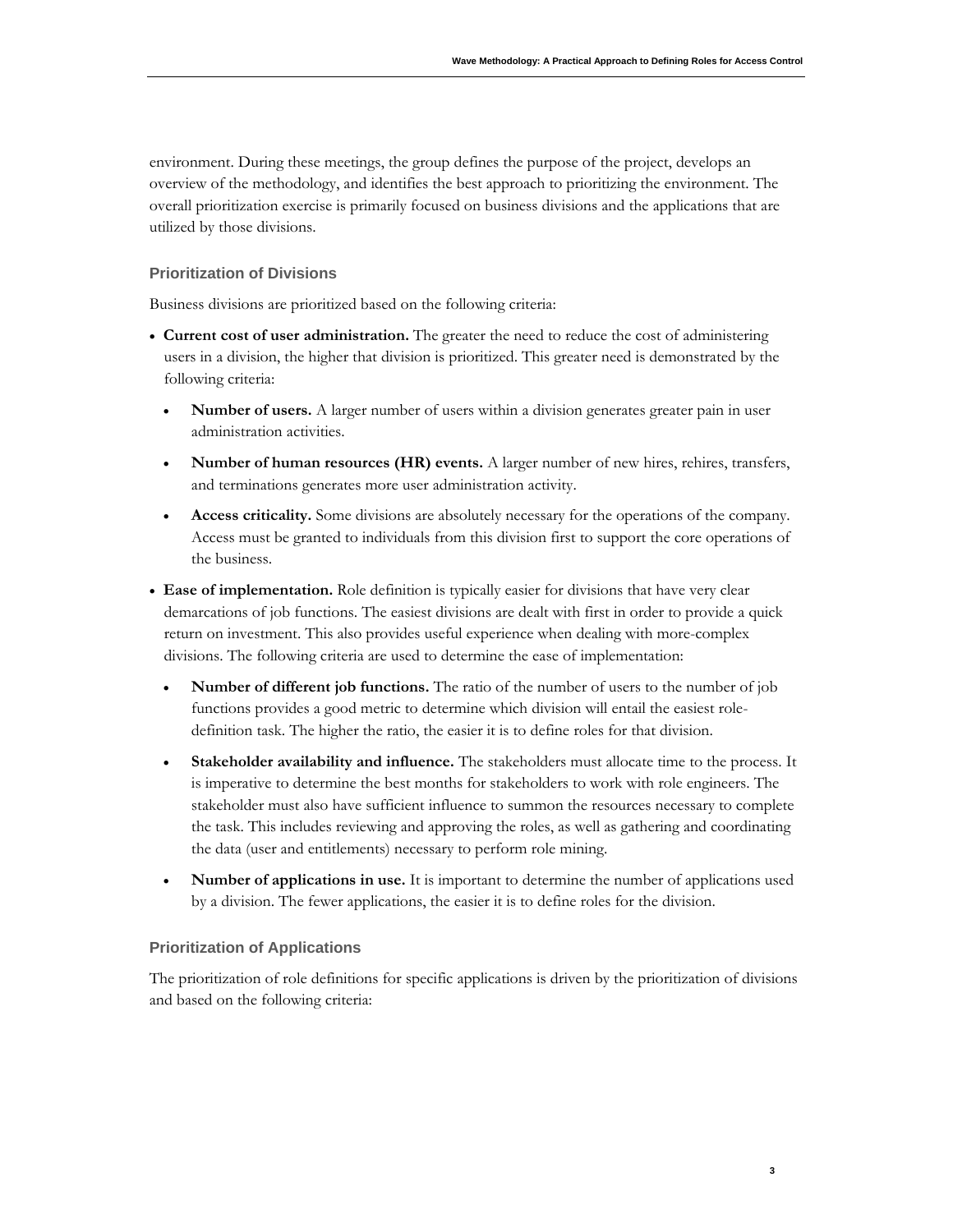- **Current cost of user administration.** The greater the need to reduce the cost of administering users for an application, the higher the priority that application has for role definition. This greater need is demonstrated by the following criteria:
	- **Number of new accounts created/modified/deleted per month.** Automating the user administration activities for applications that have a higher user administration cost generates a higher ROI.
	- **Number of individuals who use the application.** The larger the number of application users, the greater the ROI will be when access is automated.
	- **Average timeframe for provisioning.** If the provisioning activity on an application is very time-intensive, the role-based model will reduce the time frame and provide a greater ROI.
	- **Frequency of use.** If an application is used more frequently than others, it should be given a higher priority for role definition.
- **Application security profile.** The higher the security and risk profile (and therefore, the greater the need for stringent user access controls), the higher priority the application is for role definition. A high security and risk profile is demonstrated by the following criteria:
	- **Sensitivity of application (potential risk of untimely removal of idle/expired accounts).** If the application is classified as sensitive, it requires more-stringent security controls and must be higher in priority.
	- **Criticality to Sarbanes-Oxley (SOX) compliance.** If an application is SOX-critical or classified as a payment card industry application, it should be given a higher priority.
	- **Length of existing certification process.** If performing user access reviews is especially timeconsuming, a role-based system can reduce the time and provide a higher ROI.
- **Ease of implementation.** Role definition is typically easier for applications that have a process for extracting user access data, a designated subject matter expert, and a designated owner. It is also easier to define roles for applications that have built-in roles and a smaller number of access levels.

Based on the information gathered about the business drivers, overall security strategy, organizational context, and the internal IT landscape, you can develop a plan for defining roles that targets the areas that will maximize the positive impact to the business and shorten the time necessary to achieve ROI.

## <span id="page-5-0"></span>Step 2: Build the Entitlement Warehouse

Once the environment has been prioritized and the initial divisions and applications have been identified, the next step is to build an entitlement warehouse to serve as a repository for the HR profile data (such as name, job function, department codes, and location) for each user associated with the relevant divisions and applications. This data should be obtained from an authoritative source, for example, an enterprise directory or HR application. Once the profile data has been collected, the next step is to collect the entitlements and correlate them to the identities within each application. Initially,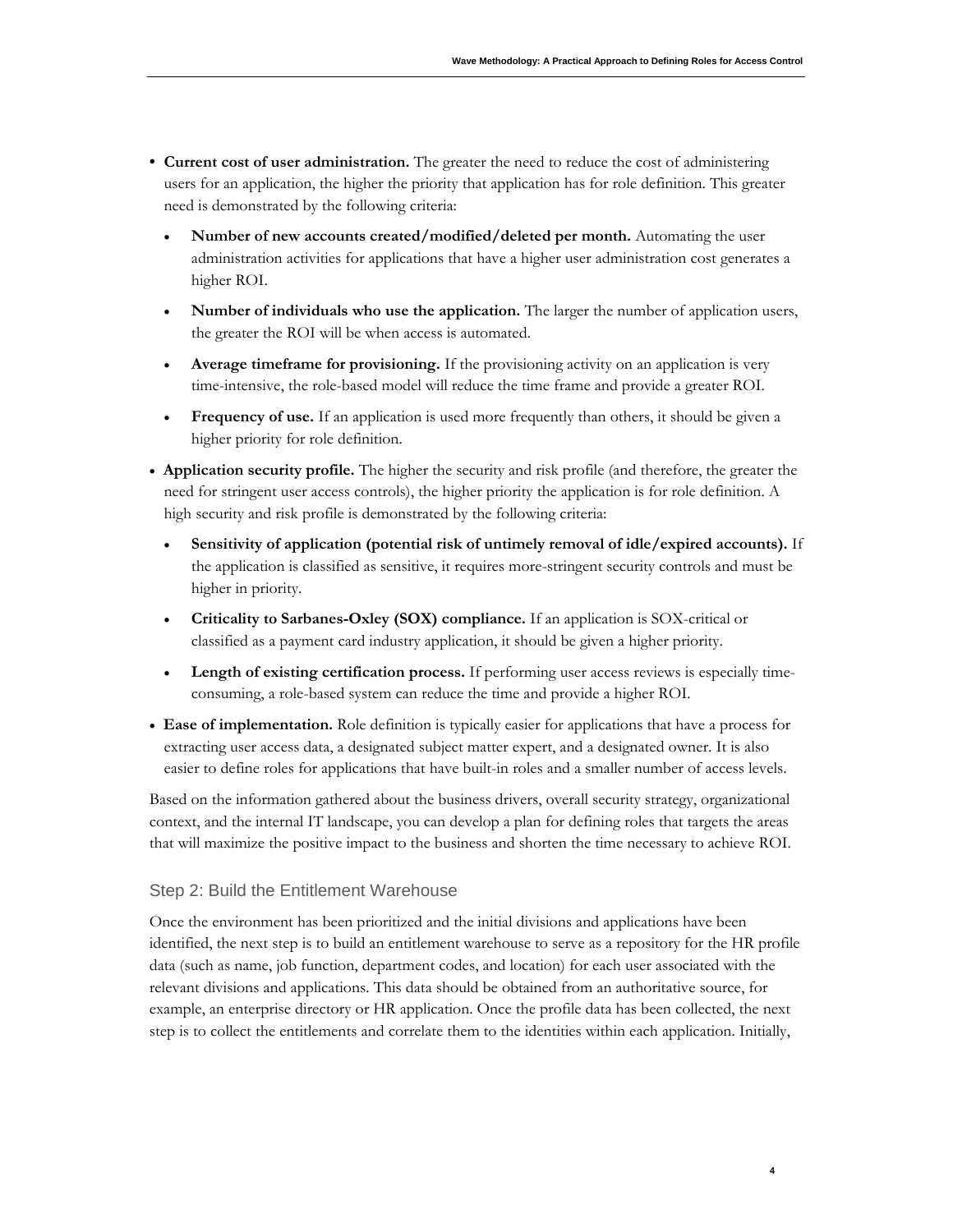this may be done for a handful of applications or for one large application such as an enterprise resource planning (ERP) system.



#### **Figure 2. Step 2 is to build the entitlement warehouse, a repository for HR profile data for users.**

Once the data is imported and correlated, the users are divided by their respective business units. A business unit is a logical grouping of users such as a department, a subgroup within a department, or a group of departments. Organizational hierarchy can also be used to determine business units. The goal is to form a group of users that is a manageable size.

## **Optional Step: Perform Access Certifications**

Once the entitlement warehouse has been populated, you may want to initiate an access certification process in which you review each user and their associated accounts. This step is not only a critical access control; it also cleanses the user and entitlement data prior to defining roles.

## <span id="page-6-0"></span>Step 3: Perform Role Discovery

During this step, a set of roles is discovered for the business units you are working with. When considering how to discover roles, there are three general approaches.

- **Top-down.** This option approaches the process from the perspective of what a user needs access to, based on the user's HR attributes, context in an organization, and what is determined appropriate by the user's managers. This methodology is used traditionally when no tools are available to analyze a user's actual access.
- **Bottom-up.** This approach evaluates the access assigned to users in each application and then clusters users based on their similarities. Although generally more successful than the top-down approach, this method is very cumbersome when performed manually.
- **Hybrid.** The hybrid approach to role definition has been the most successful approach. It takes into account user context information—such as manager, location, job title, and job function(s)—in conjunction with the actual access held by the users, providing a holistic view of the users that have similar access as well as insight as to why (such as similar job function, location, or manager).

No matter which approach is used for role discovery, there is consensus that the traditional method of using spreadsheets for defining roles is ineffective, time-consuming, and very expensive. The good news is that there are a number of tools available today that have made the process more efficient and effective. For instance, Oracle Identity Analytics provides automation for all three approaches.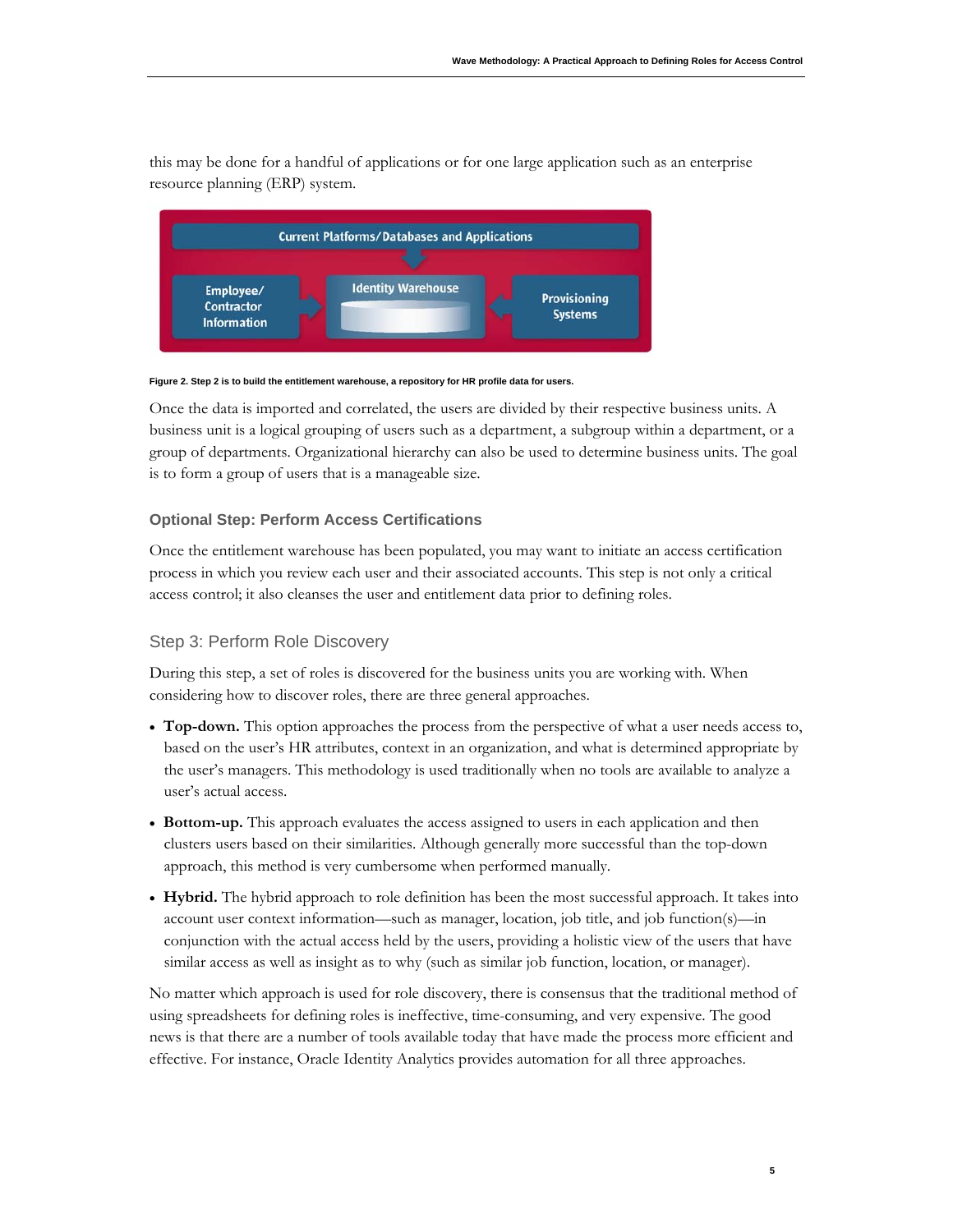The wave methodology for role definition utilizes the hybrid approach and assumes that you have a role management tool to aid you in this process. The top-down portion of this approach is encompassed in step 1, as well as in the HR data incorporated in the entitlement warehouse created in step 2. This information is used to determine which users should be included in a particular iteration of the role definition process. The bottom-up portion of this approach is captured in a process called role mining. In role mining, clustering and categorization algorithms are applied to a set of user data to define a set of possible roles. The role management tool should also provide analytics to aid in deciding the level of access associated with each role, based on the percentage of users who hold that level of access. The role-mining process typically occurs in two phases that are distinguished by the applications incorporated within each step.

#### **Role Mining Phase 1: Define Role Membership**

During the initial phase, a subset of the user population is segmented based on the HR attributes (such as job code or job title) captured in step 2, and only those applications that are the most critical to that particular group of users are included. This places the focus on identifying which users should be included as members within the candidate roles. By limiting the number of applications (and therefore, the entitlements incorporated in the mining process), noise is reduced in the mining results. The candidate user population is typically segmented based on HR attributes (such as job code or job title) captured in step 2. Tool analytics can show the percentage of users who have access to a particular application, making it easier to determine which applications to exclude. For instance, a policy may be set that applications should only be included if at least 80 percent of the users have access to the application.

#### **Role Mining Phase 2: Define Role Entitlements**

The goal of this phase is to finalize the set of entitlements that should be included within a role definition. As in the first phase, analytics will help determine which entitlements from each application should be included in the role definition—based on the percentage of users to whom the entitlement is currently assigned. The combined analytics allow you to decide (down to the individual entitlement level) whether an entitlement should be included in the definition of the role. Again, policies can be set that dictate whether to include an entitlement, based on the percentage of users who currently have that level of access.

The following sample reports and screenshots contain the type of information that should be generated as a result of the role-mining exercises performed in this step. This information is critical in supporting the decisions that will be made in the next step.

Oracle Identity Analytics lists all the applications contained within a defined role, along with the percentage of users who have access to those applications. It also provides the data necessary to determine which applications should be included in a defined role.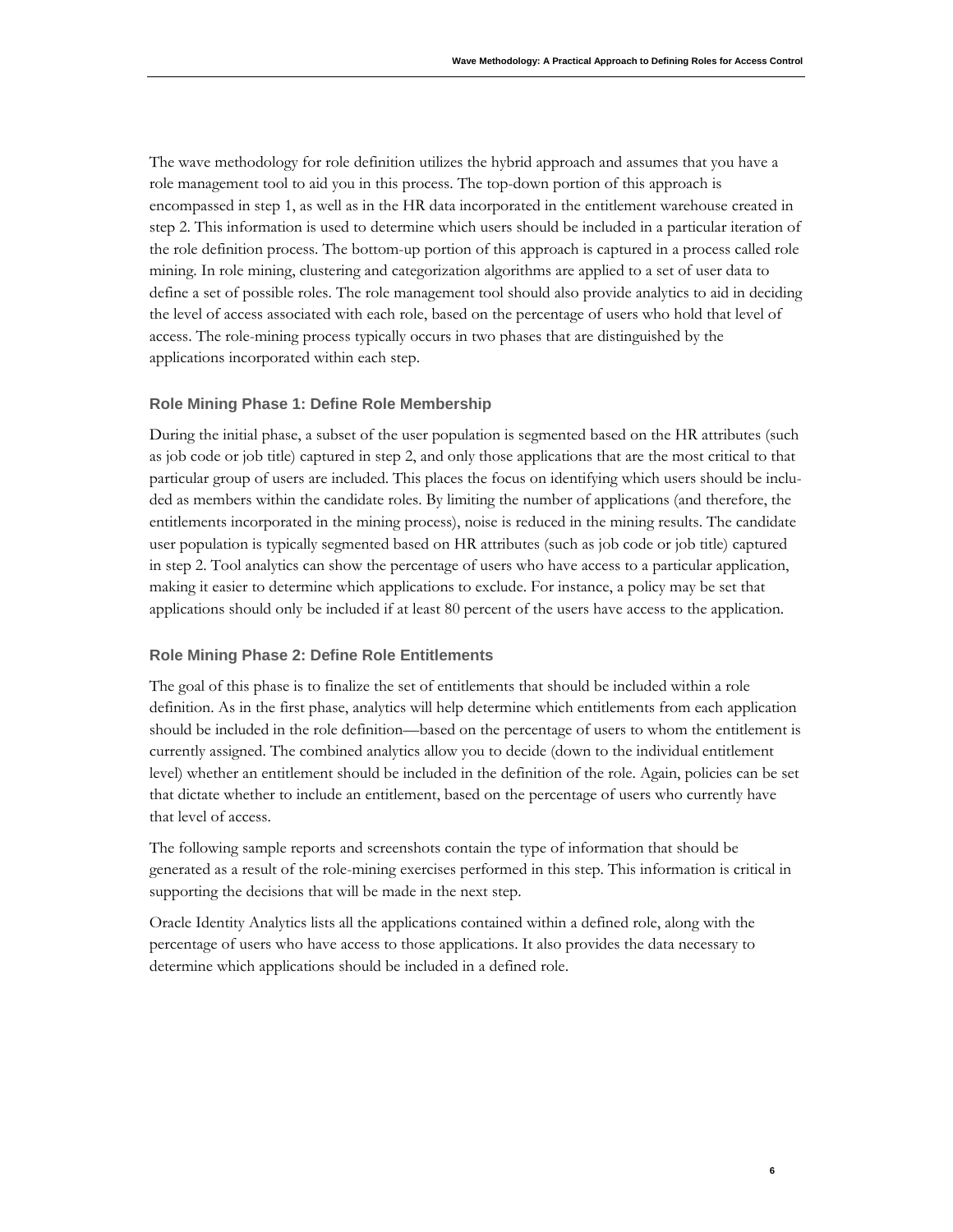|                                                                                                                                                                                      |                                                                                                              |                 |                          |                                                                                                                                                 |  |                      |                              | Home   Logout   Help  About  |  |
|--------------------------------------------------------------------------------------------------------------------------------------------------------------------------------------|--------------------------------------------------------------------------------------------------------------|-----------------|--------------------------|-------------------------------------------------------------------------------------------------------------------------------------------------|--|----------------------|------------------------------|------------------------------|--|
| <b>ORACLE</b> Identity Analytics                                                                                                                                                     |                                                                                                              |                 |                          |                                                                                                                                                 |  |                      | Welcome Chambers, Paul       |                              |  |
| My Settings   My Requests   Identity Warehouse                                                                                                                                       | <b>Identity Certification</b>                                                                                | Role Management |                          | Identity Audit   Reports   Administration                                                                                                       |  |                      |                              |                              |  |
| Role Mining   Role Consolidation   Entitlements Discovery   Rule Discovery   Rules                                                                                                   |                                                                                                              |                 |                          |                                                                                                                                                 |  |                      |                              |                              |  |
| <b>Role Mining Results</b>                                                                                                                                                           |                                                                                                              |                 |                          |                                                                                                                                                 |  |                      |                              |                              |  |
| Mining Statistics<br>Classification Rules<br><b>Roles</b>                                                                                                                            | Users In Roles                                                                                               |                 |                          |                                                                                                                                                 |  |                      |                              |                              |  |
|                                                                                                                                                                                      |                                                                                                              |                 |                          |                                                                                                                                                 |  |                      |                              |                              |  |
| Select All Roles $\Gamma$<br>Roles Found                                                                                                                                             | Role Details   Membership                                                                                    |                 |                          |                                                                                                                                                 |  |                      |                              |                              |  |
| 15:49:15 EDT 2010<br>B-28 □ Role: 2::RM-Mon Jul 12 15:49:15<br><b>EDT 2010</b><br>B C C Role : 3:: RM-Mon Jul 12 15:49:15<br>EDT 2010<br><b>B C</b> Role : 4::RM-Mon Jul 12 15:49:15 | <b>Entitlement Cut-off Properties</b><br>Current Scope Role<br>Cut-off<br>$\alpha$<br>$0 + 1 + 50 + 1 + 100$ |                 |                          | <b>Current Selection</b><br>Role Name<br>Role: 1::RM-Mon Jul 12 15:49:15 EDT 2010<br>Resource Type -na-<br>Resource<br>$-0.8 -$<br>Members<br>1 |  |                      |                              |                              |  |
|                                                                                                                                                                                      |                                                                                                              |                 |                          |                                                                                                                                                 |  |                      |                              |                              |  |
|                                                                                                                                                                                      | <b>Resource Type</b>                                                                                         | Resource        | <b>Attribute</b><br>Name | <b>Attribute Value</b>                                                                                                                          |  | % of<br><b>Users</b> | $\bar{x}$ of<br><b>Users</b> | <b>Absolute Rank</b><br>pos. |  |
|                                                                                                                                                                                      | DB2 Database                                                                                                 | DB <sub>2</sub> | Role Id                  | Databases:AIM:publi                                                                                                                             |  | 100                  | ı                            | 1                            |  |
|                                                                                                                                                                                      | DB2 Database                                                                                                 | DB2             | Role_Id                  | Databases:AIM:aim_use                                                                                                                           |  | 100                  |                              | 1                            |  |
|                                                                                                                                                                                      | DB2 Database                                                                                                 | DB <sub>2</sub> | Server                   | CCTDBETST00                                                                                                                                     |  | 100                  | ı                            | 1                            |  |
|                                                                                                                                                                                      | AIX                                                                                                          | AIX             | aix_login                | drtauru                                                                                                                                         |  | 100                  | ٠                            |                              |  |
|                                                                                                                                                                                      | AIX                                                                                                          | AIX             | aix home                 | drtinma                                                                                                                                         |  | 100                  | ×.                           | 1                            |  |
|                                                                                                                                                                                      | AIX                                                                                                          | AIX             | aix_pgrp                 | AI                                                                                                                                              |  | 100                  | 1                            | 1                            |  |
| <b>EDT 2010</b><br>B-12   Role: 5::RM-Mon Jul 12 15:49:15<br>EDT 2010                                                                                                                | LDAP                                                                                                         | LDAP            | IdapGroups               | CN=BAND_2.ou=Groups.dc=identric.dc=co                                                                                                           |  | 100                  | x                            | 1                            |  |

**Figure 3. Oracle Identity Analytics's Role Discovery feature lists all the applications within a defined role and the percentage of users with access to those applications.** 

Oracle Identity Analytics generates reports, such as the one shown in Figure 3, that list all the entitlements encompassed within each role.

## <span id="page-8-0"></span>Step 4: Review Roles

During this step, the stakeholders identified in step 1 are asked for their feedback about the role definitions created so far. These review meetings are sometimes referred to as workshops and are an important component of the wave methodology. In fact, the key to a successful role definition strategy is to ensure that all stakeholders are involved in the review process. But because roles can contain access or entitlements from a number of applications across disparate business units, it can be extremely difficult to obtain feedback from each stakeholder individually.

In a workshop, the stakeholders begin by reviewing and approving role membership. Approval is not automatic of course; changes can and should be made during the meeting with the aid of the role-touser report and the role analytics tool.

Once the role members are finalized, the next step is to define the metadata for each role: name, description, and owners. Of particular importance here are role owners, who will be responsible for the final approval of the roles, as well as for ongoing approvals and certifications during the maintenance phase of overall role management.

The stakeholders next review and approve the entitlements included within the definition of each role. Stakeholders can use the role entitlement report to gain a better understanding of the entitlements included within each role. They can then make suggestions for fine-tuning the access, based on their knowledge of what is required for the users in that role.

#### **Optional Step: Define Role Assignment Rules**

At this point you might choose to define role assignment rules. Role assignment rules encapsulate the business logic that determines whether a role should be automatically assigned to a user. These rules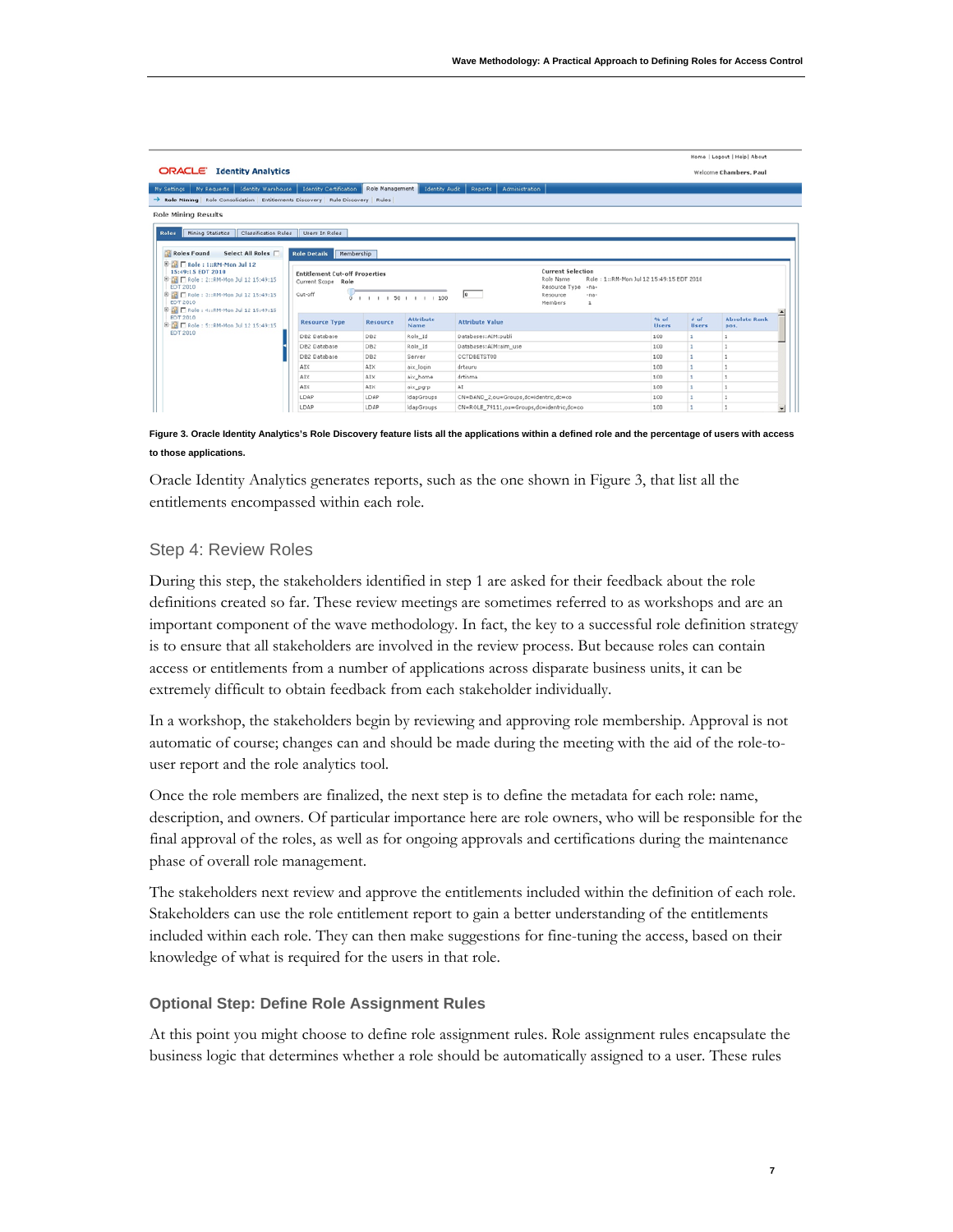most often include logic that detects one or more HR-related attribute. For instance, a role assignment rule may assign the role "Financial Analyst 1" if the user were assigned the value of "FA Level 1" for their job code attribute. Any combination of attribute values can constitute a rule and any combination of rules can be applied to a particular set of users. These rules are generally evaluated during the automated provisioning process.

## **Optional Step: Define Separation of Duties Policies**

You may also choose to discuss potential separation of duties (SoD) conflicts among the roles and entitlements during this step. SoD conflicts can occur at the role level or at the individual entitlement level. Once potential conflicts are identified, audit policies can be created that will check whether two conflicting roles are assigned to the same user. The role management tool should provide the means to both define the policies as well as apply them to the enterprise environment on an ongoing basis. Although this process can be done outside of the role definition process, it is useful to do it at this point because the stakeholders who identify and define these policies should be participants in the role definition process.

At the conclusion of step 4, suggested changes not executed during the workshop are collected and documented as action items for the next step in the methodology.

## <span id="page-9-0"></span>Step 5: Finalize Roles

During this step, any of the remaining changes to the role definitions suggested during the workshop are incorporated. Once these changes are implemented, and once the role metadata is associated with the roles, the roles are submitted for approval to their assigned role owners. The role management tool is responsible for automating this entire process and auditing the approval decisions.

## <span id="page-9-1"></span>Step 6: Analyze and Review Role Exceptions

Once each role has been approved, the next step in the methodology is to review any access assigned to users that falls outside of the definition of their assigned roles. During this review, you can either remove the access from the user or allow the access as an exception to the role model. The role management tool should provide a report or other mechanism to view access that falls outside of the assigned roles.

It is important to keep in mind that although a role-based approach to access control is an effective method for controlling and managing the access users have within an organization, it is impossible to define a role that covers every assignment need of an entire organization. The enterprise environment is simply too dynamic to be constrained by a static definition of access. Because of this, exception cases are created for users whose access may not fit neatly into one of the roles. This methodology provides two options for handling these exception cases.

**8**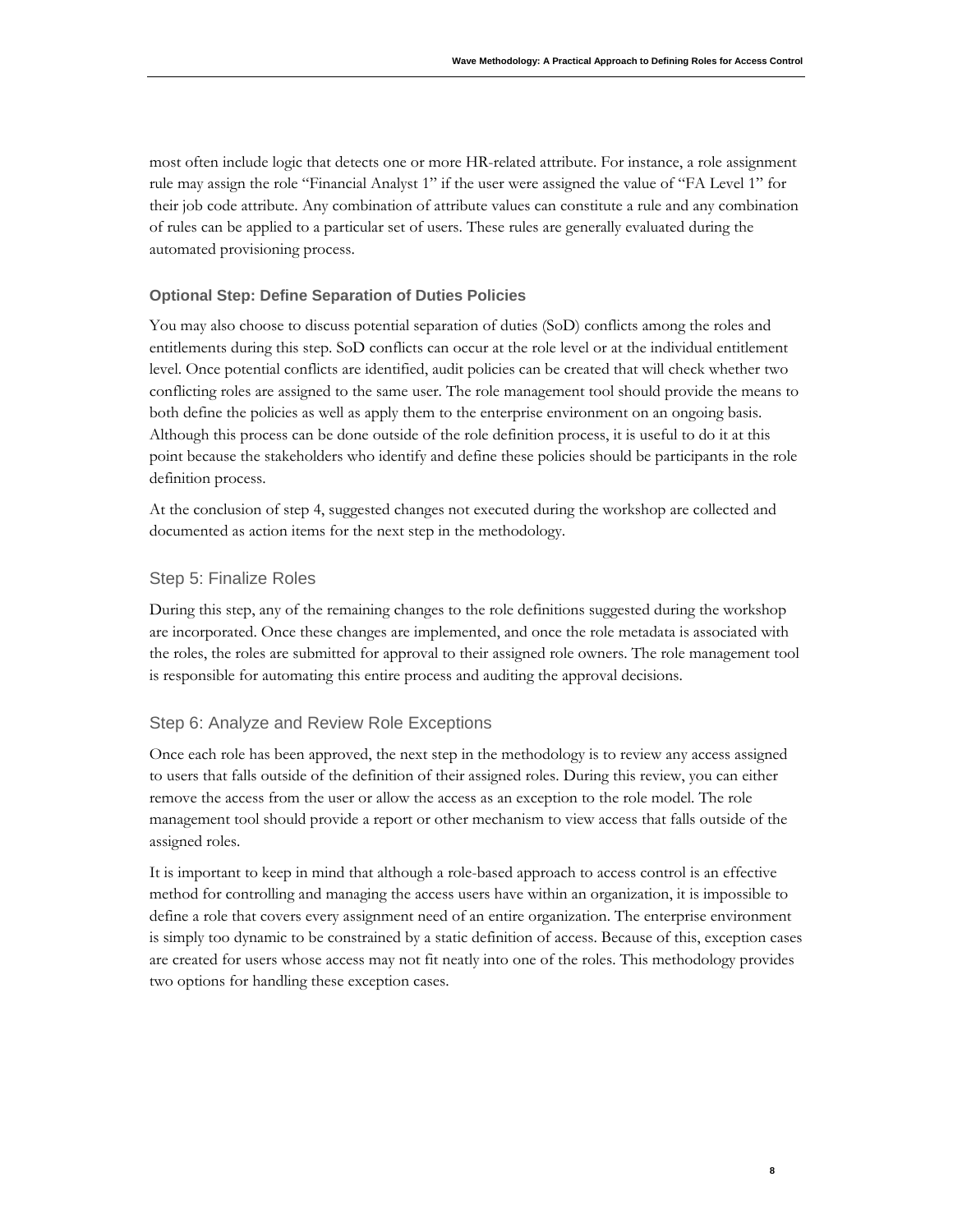## **Option 1: Auxiliary Roles**

The exceptions can be handled within a role by including an auxiliary role. Roles defined within the model can be associated with a base role (or parent role), and also with an auxiliary role that contains those "one-off" entitlements that do not fit neatly within the defined model. For instance, a user with a special job function can be assigned a base role along with an auxiliary role, which provides the user with the special access required, based on the circumstances. As a best practice, auxiliary roles are defined if the extra access is needed by more than two or three users who are a part of the base role.

Given the ongoing cost of managing roles within an organization, one of the overall goals of the roledefinition process is to minimize the number of roles defined for an organization. With this goal in mind, the auxiliary role approach may not be the best method for handling exceptions. In fact, if administrators are not careful, this approach can lead to role explosion.

## **Option 2: Ad Hoc Access Request**

Another option is to include the exceptional access in the ad hoc access request process. In this option, the exceptional access is made available by request in the tool used to automate the access request process. In most cases, this option is (or should be) a part of the user-provisioning application. But it could also be included in a solution that has been built in-house or incorporated within the service desk application. Regardless of where the functionality lives, the exceptional access would be made available in the user interface of the request tool that assigns access to users. This access could be granted through the applications that are used by a population of users, or it could be made available for assignment to all users. For instance, entitlements that grant specific access within the financial reporting application may be restricted to those users who are members of the finance business unit.

Step 6 is one of the most important steps in the wave methodology, since it allows the business to remove unwanted access that has been accumulated over time by users. It is also important from a compliance perspective and it is central to enforcing the concept of least privilege.

## <span id="page-10-0"></span>Step 7: Finalize Role Exceptions and Certify Roles

In this final step, any remaining changes from the previous steps are made and the role definitions (membership and entitlements) are finalized. Also, role exceptions are either removed or approved, based on the decisions made in the previous step.

The final action in this step is to launch the role-certification process, which periodically reviews and approves the entire role model. During these reviews, each role is reviewed by the role owner for accuracy and approved or disapproved based on a point-in-time snapshot of the role. These decisions are captured and audited within the role management tool to ensure that the role model is working as expected. For the first certification, you secure the final approval necessary for the changes incorporated during this step, and establish a baseline for subsequent role certifications. By providing a baseline for comparison, it is possible to highlight only those roles that have changed since the last review, which can streamline the entire process.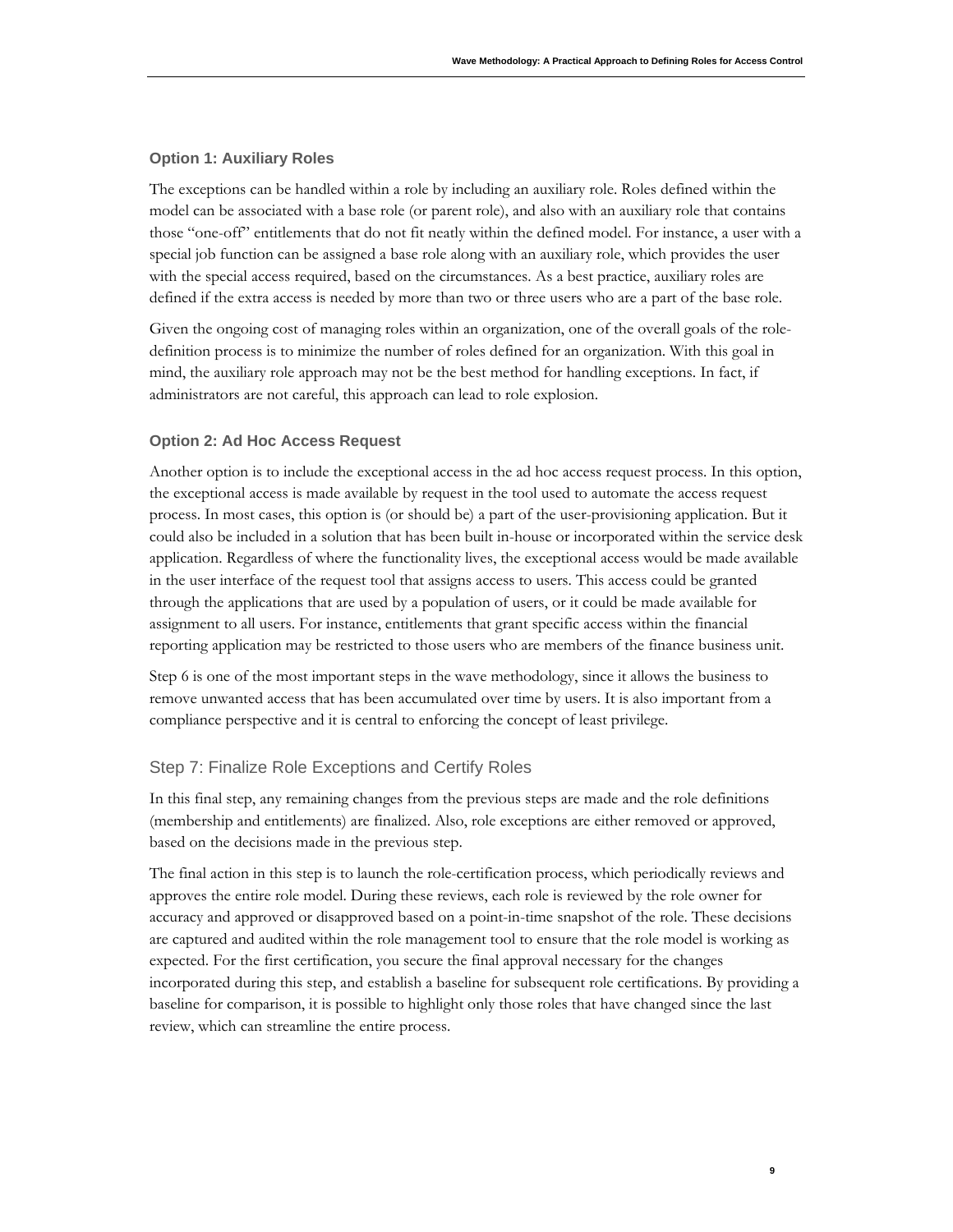## <span id="page-11-0"></span>Looking Ahead

After the process of role definition is complete, organizations must follow up with subsequent processes to ensure that the reliable data entered in the role-definition process is protected and reviewed as the organization continues to evolve.

## <span id="page-11-1"></span>Role-Based Provisioning

Once a role-based model has been defined, a logical next move is to leverage that model in the userprovisioning process. At the very least, this involves exporting the role definitions for the accessrequest process. If role assignment rules have also been defined, these rules should be accessible to the process responsible for automatically assigning access. Once this is accomplished, the roles become more than just an aid to reporting and access control compliance—they become a means for simplifying and streamlining the process of assigning and managing access within the enterprise.

## <span id="page-11-2"></span>Role Governance

Once a role model has been defined, it is important to institute a governance model for managing and maintaining the roles on an ongoing basis. Roles, like identities, are not static and must be managed through a disciplined change-control process. Based on our experience in helping companies adopt a role-based model for access control, we have also pioneered a procedure for defining, implementing, and administering a role-governance body. Although the topic of role governance is beyond the scope of this paper, it should be noted that a role governance board is a cross-functional oversight body whose primary objective is to ensure that the appropriate policies and procedures are followed for the creation, modification, and deletion of roles.

## <span id="page-11-3"></span>**Conclusion**

As the number and type of users who require access to organizations' computer-based resources continues to climb, the traditional method of managing user access on a case-by-case basis has quickly become antiquated. Further, users within and outside the company must not only access resources, they must contribute to the development of those resources, unhindered by slow access controls. The process of managing the complex web of user access is a critical matter of security and a never-ending maintenance task as well.

Based on years of experience in helping companies adopt a role-based model for access control, Oracle's wave methodology for role definition has proven to be an effective method for engineering roles. This seven-step process walks administrators through 1) analyzing and prioritizing the divisions and applications most urgently requiring access controls, 2) building a warehouse to store data critical to effective role definitions, 3) performing role discovery, 4) defining rules and policies for roles, 5) finalizing roles, 6) analyzing and reviewing exceptions to the rules, and 7) finalizing role exceptions and certifying the defined roles.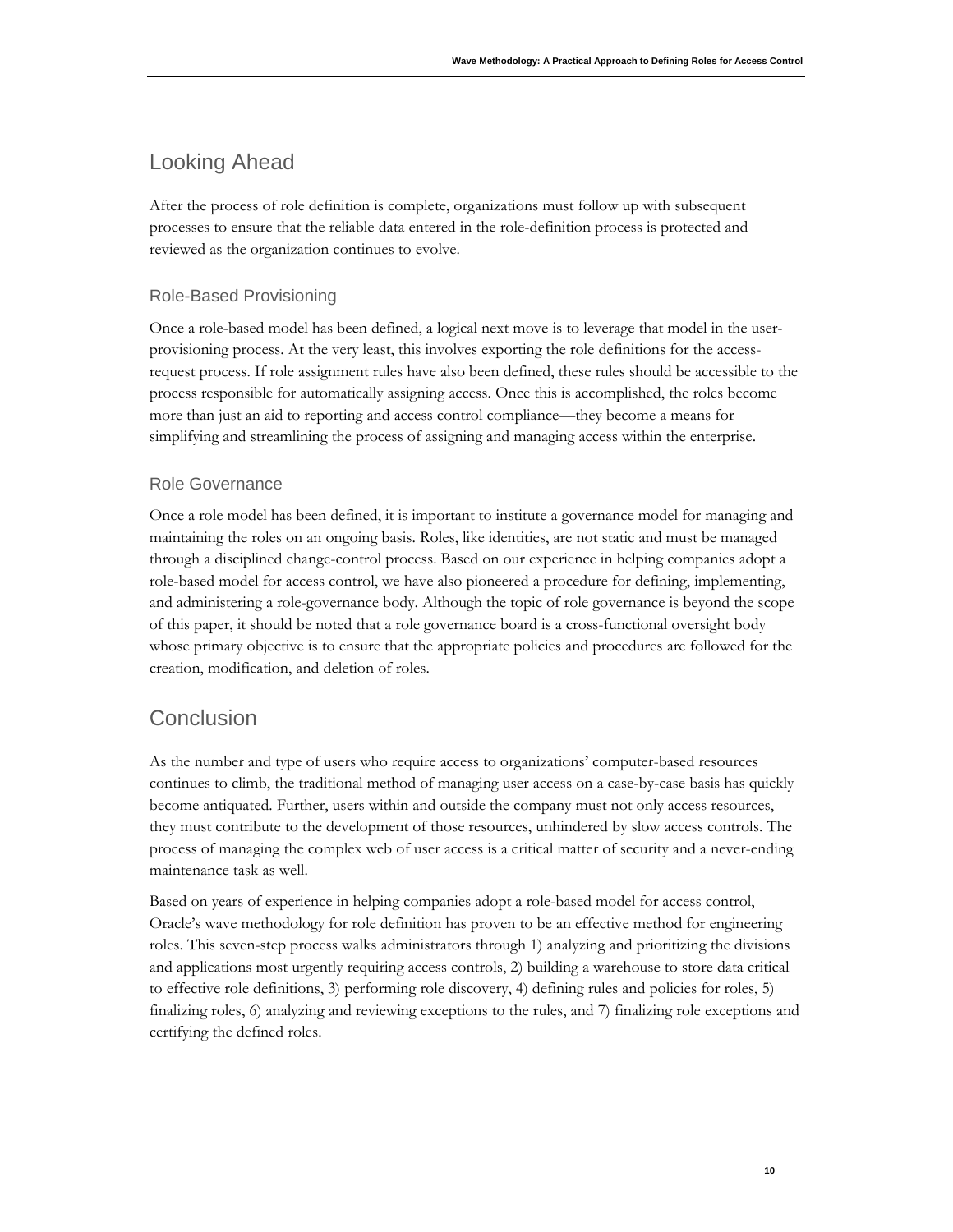While some of the steps outlined in this methodology can be accomplished without the aid of technology, it is virtually impossible to accomplish all these steps without the aid of a tool such as Oracle Identity Analytics.